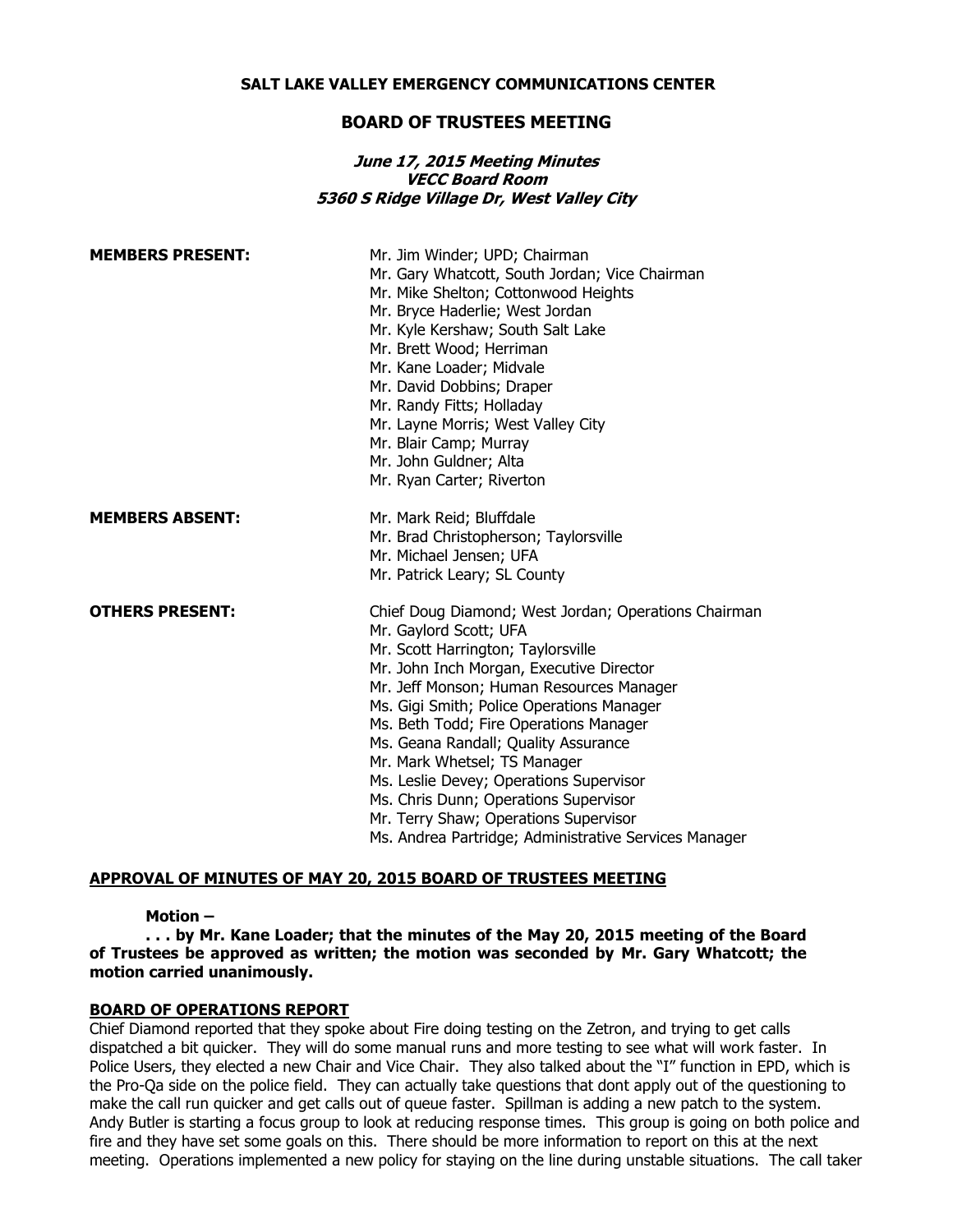will stay on the line with the caller longer to get more information to pass on to dispatch. The South Jordan and West Valley Fire Departments did some silent dispatch testing and will be reporting back to the users on this with further information. Going to a new CAD with everyone on the same platform, silent dispatching will be a bigger deal in cutting down radio traffic. John Inch Morgan will be reporting today on several things that were also discussed at the Operations Meeting.

# **STRATEGIC PLANNING**

# **Annual Joint Meeting Schedules**

John Inch Morgan reported that this group and the Operations Board agreed last year to schedule a joint meeting, which will be held next month in July. In the last Operations meeting, they put together some tentative topics to discuss at the next meeting. They want to identify the issues that are most important to the user members to schedule throughout the year, work on and set milestones to move VECC forward. Some of the topics developed at the Operations meeting were short term and long term goals. Other topics included legislation, looking at functional operation, mergers, and standardizing policies so that everyone in the valley operates in the same way. They've discussed having a caller come on the line, and rather than transferring the call, have the same call taker do the interrogation and instead of sending it over to a dispatcher, it will send across the valley without having to transfer the call. With a common CAD it makes things more efficient rather than just transferring a call with partial information. Kane Loader commented that one thing critical to VECC is reducing non-emergency calls and developing a 3-1-1 network. He would like to discuss this further. The CAD selection, which is ongoing, will be discussed, and beyond this, John feels that assigning users to look at CAD policies will be very important. Financial Policies need to be looked at, and this year budgets are separate with VECC and UPD, but in the next fiscal year, the overall goal is to merge these. We have other financial opportunities coming up, such as the bond for this building being paid off. This gives opportunities to keep membership assessments down, but also, it could solidify operations with equipment and software. With the CAD, a full public safety software was put out, but the state funding only covers the CAD platform itself. In going through the CAD demonstrations, one impressive thing with the field operators and dispatchers is the complete package. The CAD itself is only a database, but the way the information is pushed out to the field units is completely separate. There are opportunities to deal with this. John would like to enter into a multiyear agreement with the vendor which will allow the purchase of ancillary products in order to have a complete solution for everyone. One thing emerging as Records Management Systems is being discussed, is most of the Chiefs and User Boards agree that records should be shared more than it's happening right now. John believes that candid conversations need to take place on what's happening financially over the next few years. He would like a financial plan that maps out what is happening. Consolidation of partnerships, in talking about the joint meeting, in August, it will be a joint meeting with SLC911 and their Board of Directors. John would like to prepare for this discussion in the July meeting to deal with where the partnership and consolidation is going. John asked for any additions to discuss at the meeting next month and prepare for the meeting in August. Some agenda topics for the Joint SLC911 meeting include CAD policies, equipment/functional consolidation and legislation. If there is anything to be added to the agenda, John asked that it be emailed to him.

# **EXECUTIVE DIRECTORS REPORT**

# **CAD RFP Update**

John mentioned that everyone is aware of the CAD process, but the CAD demonstrations just wrapped up. They are all fairly good products with different elements that are good, but there is a difference between them and some are at a different grade than others. With all the enhancements also comes cost, which becomes a balancing act. The timeline, to remind everyone, includes demonstrations, which they are at right now. They finished the 3<sup>rd</sup> demo with Versaterm yesterday and the last one with TriTech begins Thursday and Friday. Semi-finalists determination will be scheduled for June  $24<sup>th</sup>$  to go over the evaluation of the proposals and demos. There has been very good attendance from virtually every jurisdiction in the valley, both dispatchers, field operations Chiefs and technical people. There will be some good evaluations and John is soliciting everyone's input. Best and final offer and tour locations have yet to be determined. When the RFP was put out, it was indicated that the basic components of the RFP is the CAD platform. Cost was also requested for the other plug-in's. It was also written in that now they can go back and show interest in the CAD platform and the RMS, for example. Then they will request the best and final offer for the very specific things that need to be acquired. Also, many of the members have asked is when it's narrowed down to a final two, can they go to a location with a multi-agency and multi-discipline CAD running to talk with the users and see it in action. This